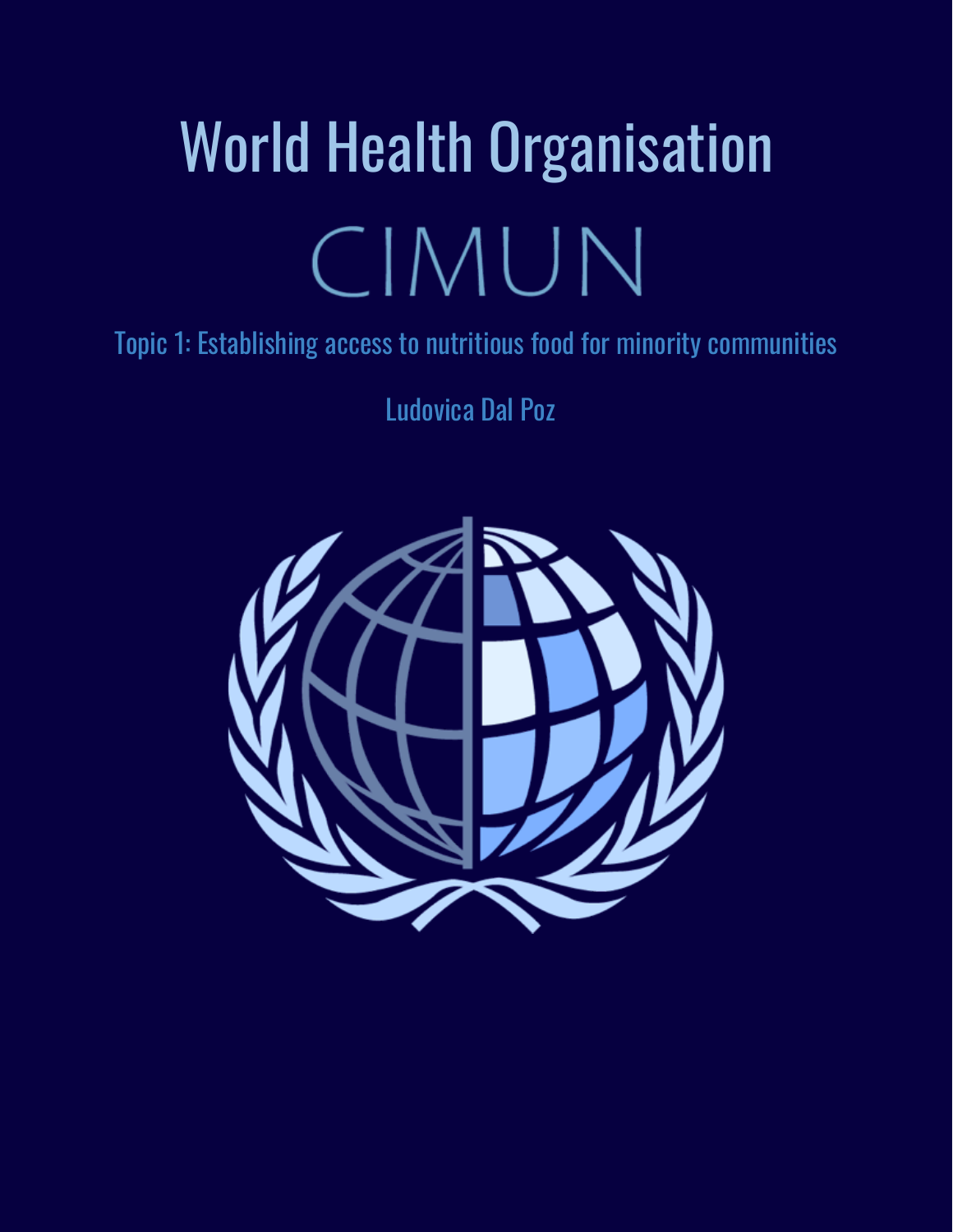# Introduction

The United Nations recognizes global hunger as a significant issue for many individuals that is why solving it is part of the Sustainable Development goals to be achieved by  $2030<sup>1</sup>$  clear targets have been created to ensure a future where even members of minority communities will have enough food to lead a healthy and happy life.

Minority communities are subject to food insecurity because of their differences from a more dominant group in their area, in some cases minority communities are well integrated in society and therefore can access more resources, in other cases they live completely separate lives because of their culture or geographical location. Many factors can be the cause of their food insecurity, for the first ones racial and cultural discrimination are often the case, the intensity varies around the world and it depends on the differences between them and the dominant groups. Other minority communities, as said before, live a life completely excluded from the other groups, and their exclusion is often what causes their lack of food. Many of these communities do not have the same level of education and the same quantity of proper infrastructures, this leads to poverty and food insecurity.

The Covid-19 pandemic has only enlarged the already existing gaps between minority communities and other groups, fear for the virus has led countries and communities to mainly think for themselves and minority communities in some cases have been left alone.

# Key Terms

Minority communities: a group of individuals different from a more dominant group, with whom they coexist, culturally, ethnically or racially. They often suffer unequal treatment because of their diversity or live amongst themselves.

<sup>1</sup> United Nations, *Goal 2*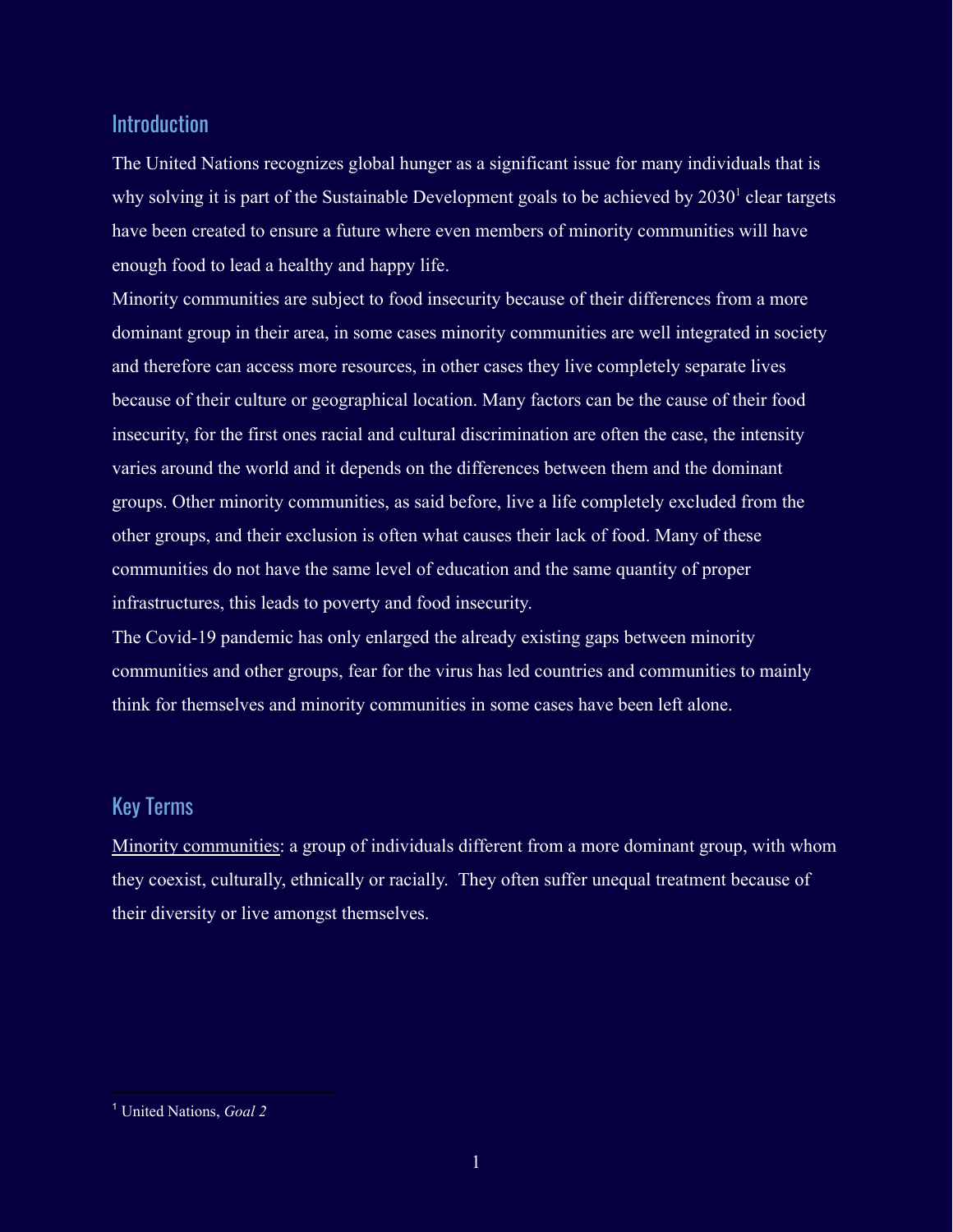Food insecurity: when a person does not have regular access to nutritious food to sustain a healthy lifestyle, it is measured and could take place at different levels of severity using the Food Insecurity Experience Scale created by FAO.<sup>2</sup>

Developing countries: nations with a lower gross domestic product (GDP) and an overall less developed economy if compared to developed nations. Quality of life is usually lower and the poverty rate is higher due to the presence of lower wages.<sup>3</sup>

Nutritious food: food that contains beneficial nutrients and is not harmful for the individual who ingests it. The food needed and considered nutritious changes depending on age and the special needs of a person who might not be able to ingest a specific food that might be nutritious for others.<sup>4</sup>

Infrastructures: structures and facilities necessary. This report will focus on those needed to produce, deliver and sell food.

Covid-19: infective virus discovered in China in December 2019, affects lungs and the respiratory system. It has developed different variants which must be taken into consideration depending on the country. Vaccinations are taking place world wide however they are not completely effective against variants and many cannot afford them or the country is not equipped to provide enough doses.

<sup>2</sup> FAO, *Hunger*

<sup>3</sup> BDC, *Developing country*

<sup>4</sup> Gains, *What constitutes a nutritious and safe food*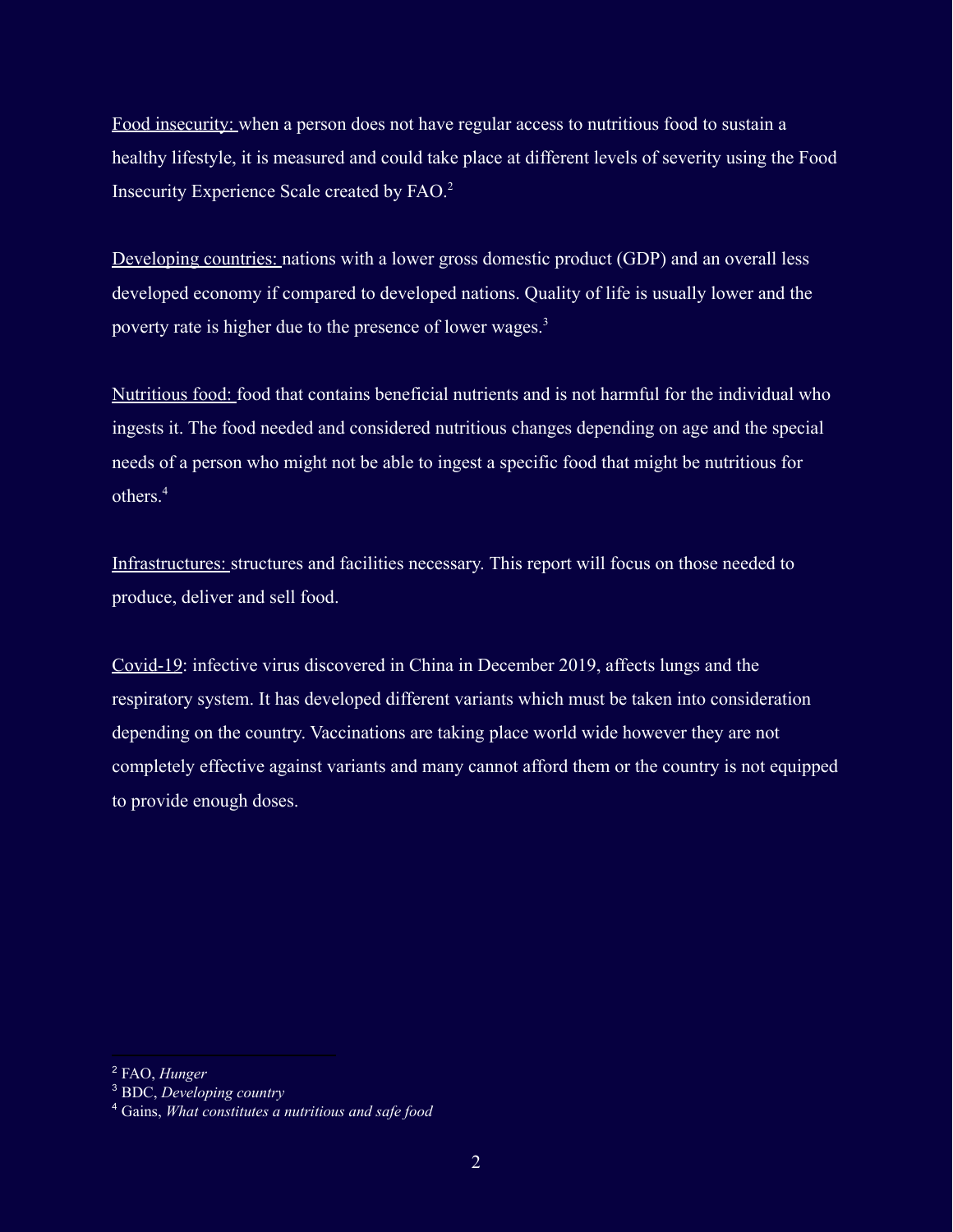#### Background Information

Unequal distribution of resources is a widespread reality in today's world, even for necessary goods such as food. Despite the decrease in extreme poverty in the last years, the increase in prices of food<sup>5</sup>, the insufficiency of proper infrastructures to transport it<sup>6</sup>, and other factors such as the lack of educated farmers or land, led many members of minority communities to suffer from malnourishment and hunger. The most targeted areas are developing regions that have registered a level of undernourishment of 12.9% or 779.9 million people<sup>7</sup> between 2014 and 2016 according to the Food Insecurity report made by the Food and Agriculture Organization. However with the growing population and the underdeveloped status of certain countries, it's hard for the actual level of undernourishment and hunger to be calculated. The Covid-19 pandemic has increased the state of food insecurity in the world and minority communities have been the ones who suffered the most as transportation of many goods was slowed down or cut. Countries with functioning and organized facilities managed to maintain supply of food, smaller communities on the other hand had to rely on their own products which is often insufficient.

In the last two years the world has been going through a strong sensibilization about diversity, the increased globalization and presence of many different individuals on social media has brought many not only to realize the different cultures and ideologies, but also the struggles that members of a minority community go through. It is imperative to realize that even less excluded minority communities also face food insecurity because of discrimination, the pandemic had highlighted racial disparities that caused members of minority communities to be the first to lose their job<sup> $8$ </sup> and this led to food insecurity as they did not have an income to support their families.

<sup>5</sup> Humanium, *The unequal distribution of resources: the food crisis explained*

<sup>6</sup> The Encyclopedia of World Problems & Human Potential, *Maldistribution of food*

<sup>7</sup> FAO, *The State of Food Insecurity in the World*, 8

<sup>8</sup> Feng, *Racial and Ethnic Disparities in Food Insuf iciency Persists During the Pandemic*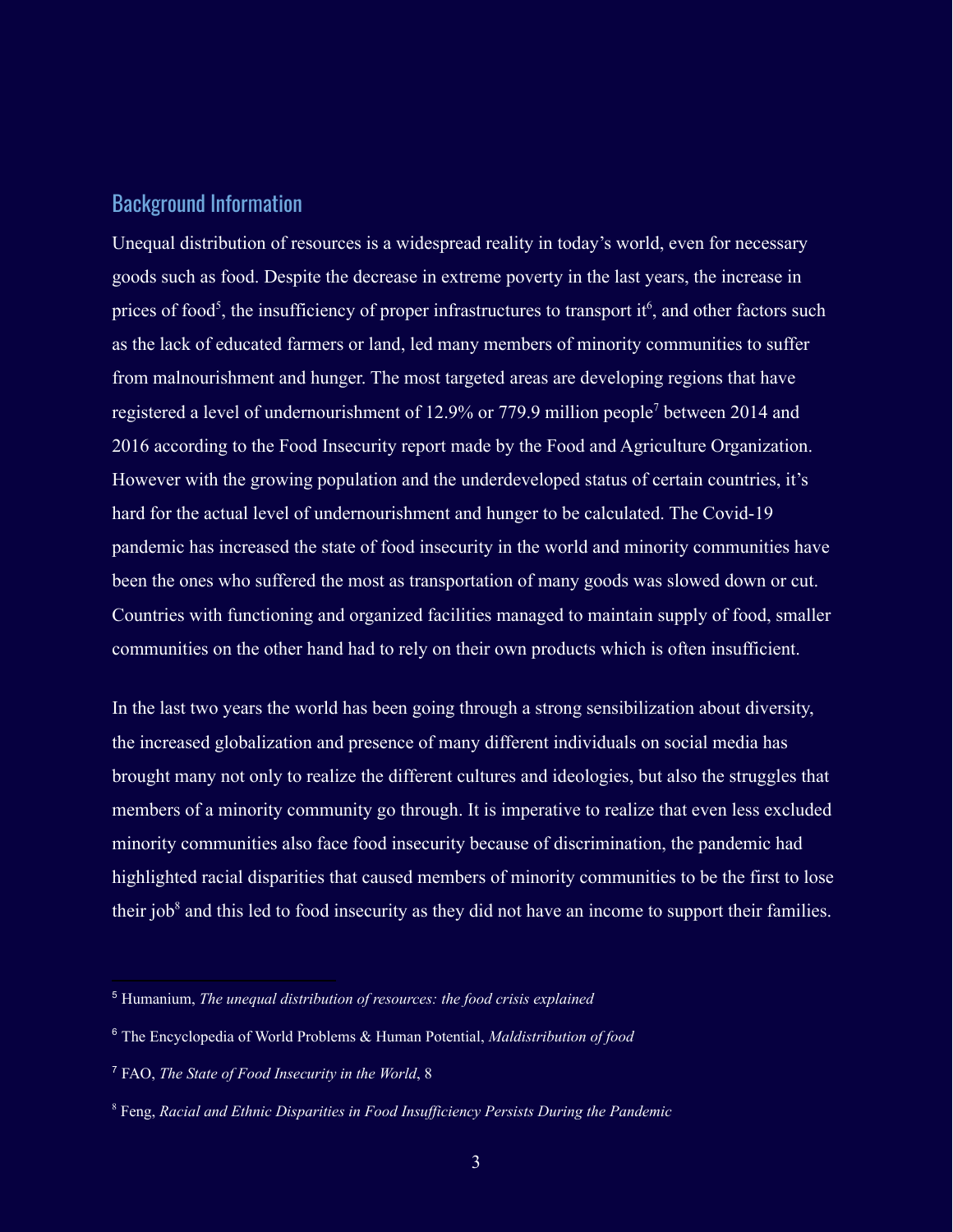# Major Countries and Organizations Involved

#### Food and Agriculture Organization of the United Nations (FAO)

This International Organization specializes in defeating world hunger and their goal is to ensure that people have regular access to nutritious food to lead healthy lives. Over 194 countries are signed as member states, this allows the organization to be active in over 130 countries and create projects to help local communities.<sup>9</sup>

#### World Food Programme (WFP)

This programme is the largest humanitarian organization that works in order to help communities affected by conflict and natural disasters and offer food in order to help individuals and entire communities. Their projects are targeted towards small and less developed communities that require external help in order to keep up with the changing world and overcome challenges.<sup>10</sup>

#### United States of America

Despite being a nation with a well developed economy, minority communities part of the American population still face food insecurity even if well integrated. The most critical case is afflicting the Black Community: it's recorded that they are the most likely to suffer food insecurity during the pandemic despite being part of a large section of essential workers. Members of the black community are also more likely to lose their job and have less financial resources, leading to poverty.<sup>11</sup> Other minority communties are also subject to discrimination, especially after the aggressive stances that former president Donald Trump took causing members of these communities to suffer backclash even months after the establishment of the new president Joe Biden.

<sup>9</sup> FAO, *About FAO*

<sup>10</sup> WFP, *Who we are*

<sup>11</sup> Feeding America, *Hunger hits black communities harder*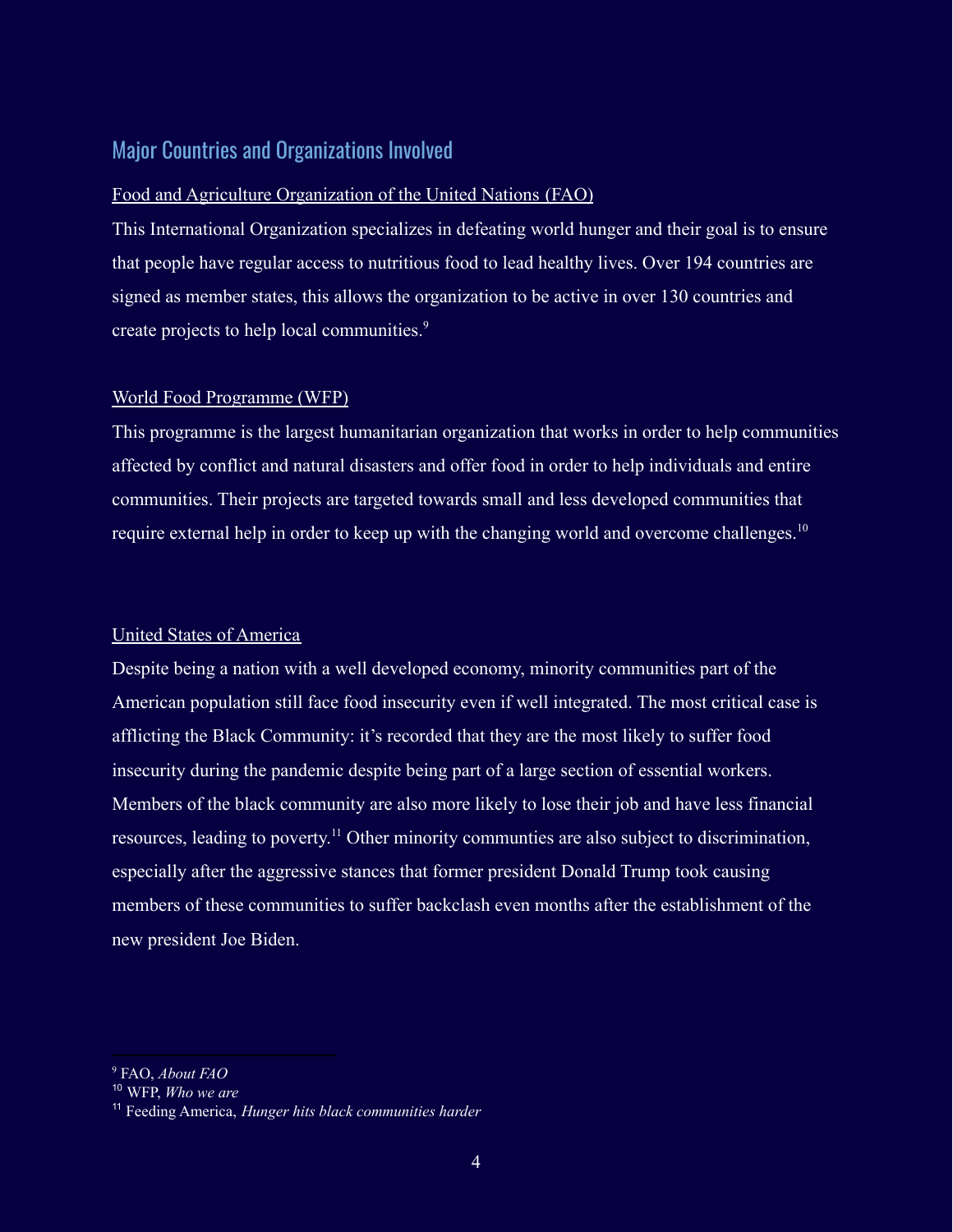#### The Federated States of Micronesia

The Federated States of Micronesia are part of the pacific islands, which is an area where poverty is widespread. According to a WFP report in Micronesia 30 to 39% of the population lives below the poverty line, the location of the islands which makes them subject to natural disasters and their weak economies, this leads to insufficient nutrition and hunger. The country's agricultural production cannot sustain the needs of the population and climate change is affecting the sea and fishing which is one of their main sectors.<sup>12</sup>

#### Afghanistan

Afghanistan is a country where tribal culture still persists in some areas and is home of many different minority groups and ethnicities within the population, and it is recorded that around 54% of the population lives under the poverty line. Issues such as conflicts, climate change are unabling the population to use the country's resources leading to around 12.5 million people suffering from severe food insecurity.<sup>13</sup>

#### Relevant UN Resolutions and Reports

#### The State of Food Security and Nutrition in the World

This report tackles the different levels of food insecurity around the world giving statistics and more specific information about different world areas and how their undernourishment status changed during the years. Because this report was written in 2019 it does not tackle the effect of the Pandemic, however it is a reliable source of information for the creation of a resolution and a position paper.

<sup>12</sup> WFP, *Food security in vulnerable islands*

<sup>13</sup> WFP, *Afghanistan*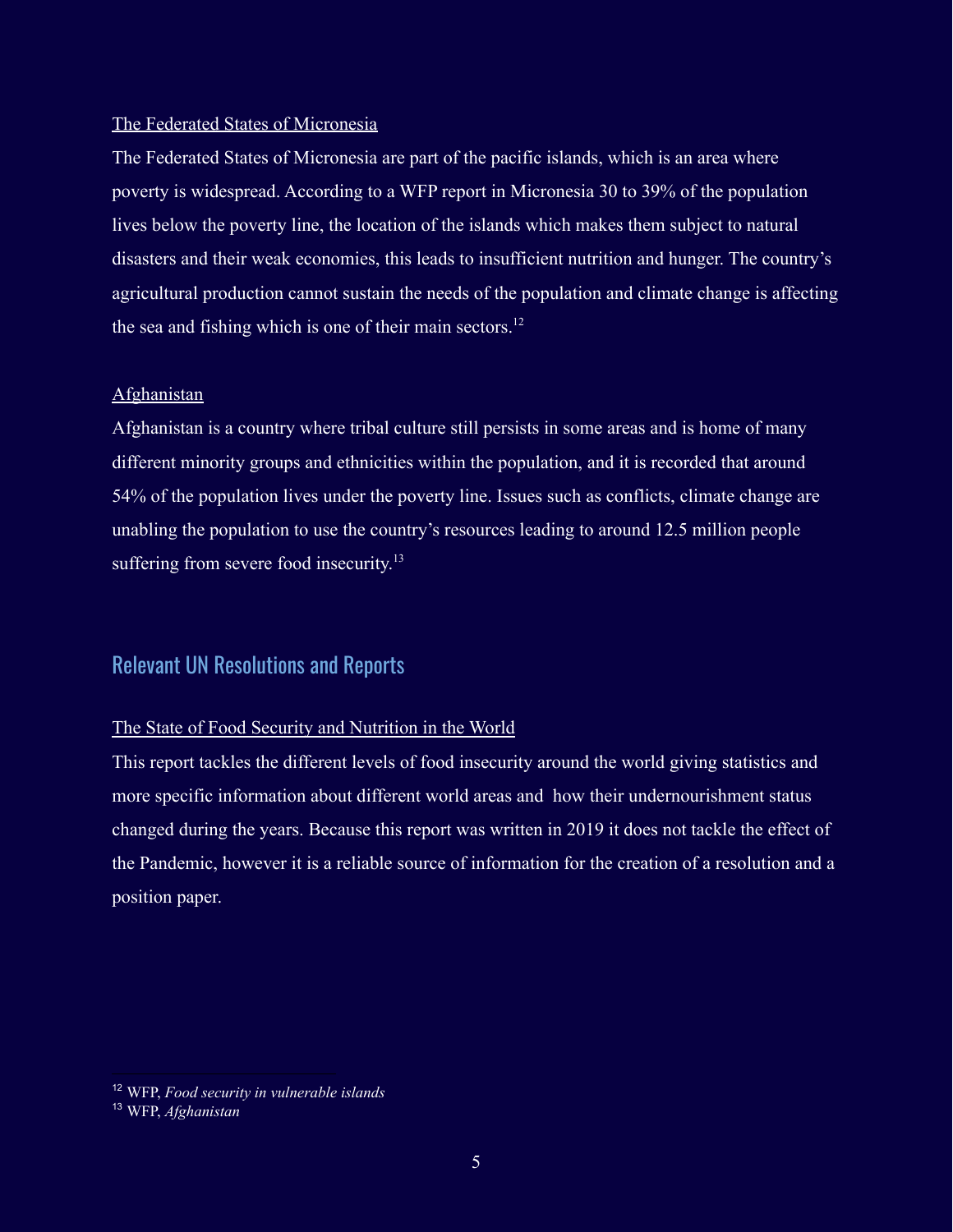# Declaration on the Rights of Persons Belonging to National or Ethnic, Religious and Linguistic Minorities $\frac{14}{3}$

Adopted by the general assembly in 1992, reaffirms the right of a person to belong to a particular minority community and enforces everyone's right to fundamental freedoms even if they belong to a different country, ethnicity, religion, culture or speak another language.

#### UN report: Pandemic year marked by spike in world hunger<sup>15</sup>

This report tackles the effect of the pandemic on world hunger levels in 2020 including reliable quantitative data. It mentions other causes for the increase in world hunger levels in the past year such as conflicts and climate change, which are essential to develop ways to ensure access to nutritious food for minority communities. Furthermore it gives suggestions on what can be done to solve the current food crisis and mentions future UN reports.

#### Previous Attempts at Resolving This Issue

The World Food Programme and other international organizations have worked in the past and organized missions to send food and educate members of minority communities on ways to utilize their resources. However the Covid-19 Pandemic has put most missions on hold and volunteers and organizations are still trying to develop ways to continue but countries have developed different measures to protect their population from the virus and travelling is not back to normal. Furthermore it must be taken into consideration that some communities might not have come in contact with the virus because of their exclusion and risking exposing them to it might cause further crises as they might not have a strong health system to support them in case of an outbreak.

<sup>14</sup> OHCHR, *Declaration on Minorities*

<sup>15</sup> UN, *Pandemic Year Marked by Spike in World Hunger*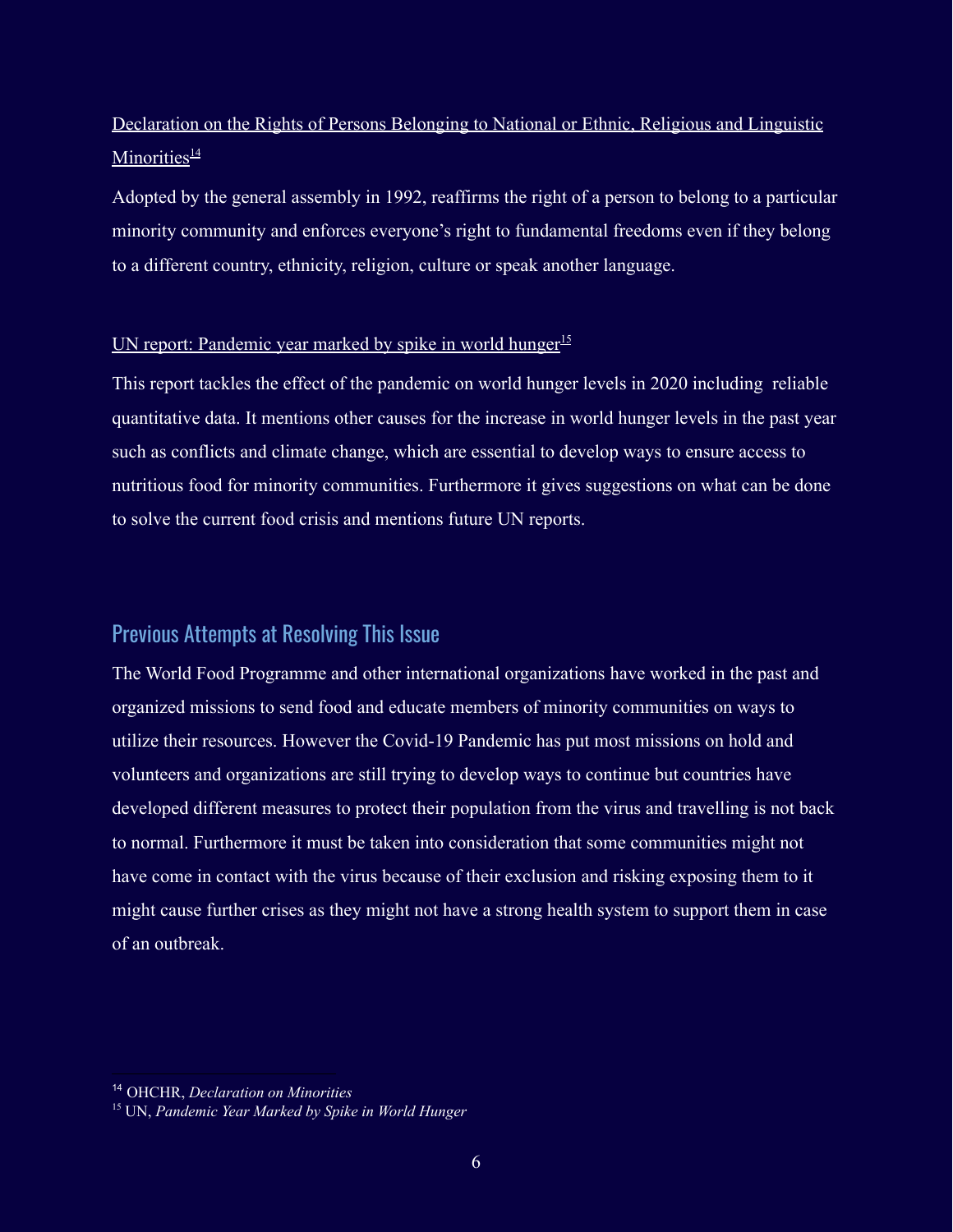# Possible Solutions

Educate populations on methods to farm efficiently with the resources they have available Members of some minority communities do not receive sufficient education for their self sustainment because of their exclusion from more developed communities, this can lead them to not knowing how to handle the resources they have available or how to use them to generate more food. Creating courses to educate the population on ways to farm and create arable land will increase the quantity of food they have available and ensure nutrition for populations who struggle to communicate and trade with the rest of the world. Associations such as the International Training Center of the ILO could send professionals and establish learning platforms.

#### Tests to spot illnesses and allergies

Less developed areas often cannot offer a public health system that can support the population in need, illnesses such as celiac disease and allergies can lead to suffering and people are most of the time unaware of them. Finding a way for members of minority communities to be tested will ensure that they are aware of what type of food harms their organism and they will try to cut or introduce some elements into their diets.

# Create laws and standards to uphold in order to make sure members of minority communities are not being discriminated

Members of minority communities can be subject to food insecurity even if their community is well integrated with the more dominant group, this is caused by different factors one of which is discrimination. Creating strict laws and life standards will help the government making sure that all citizens are receiving food according to their financial possibilities or if in need recieving aid, and are not being subject to unequal discrimination because of their differences. One way to make sure these standards are being upheld could be to create a form to file if a member of a minority community feels like their are not receiving enough food for them and their family because of discrimination, another way could be to create a questionare that all citizens should file periodically so that the government can keep track of the state of food insecurity in their country and the anomalies.

7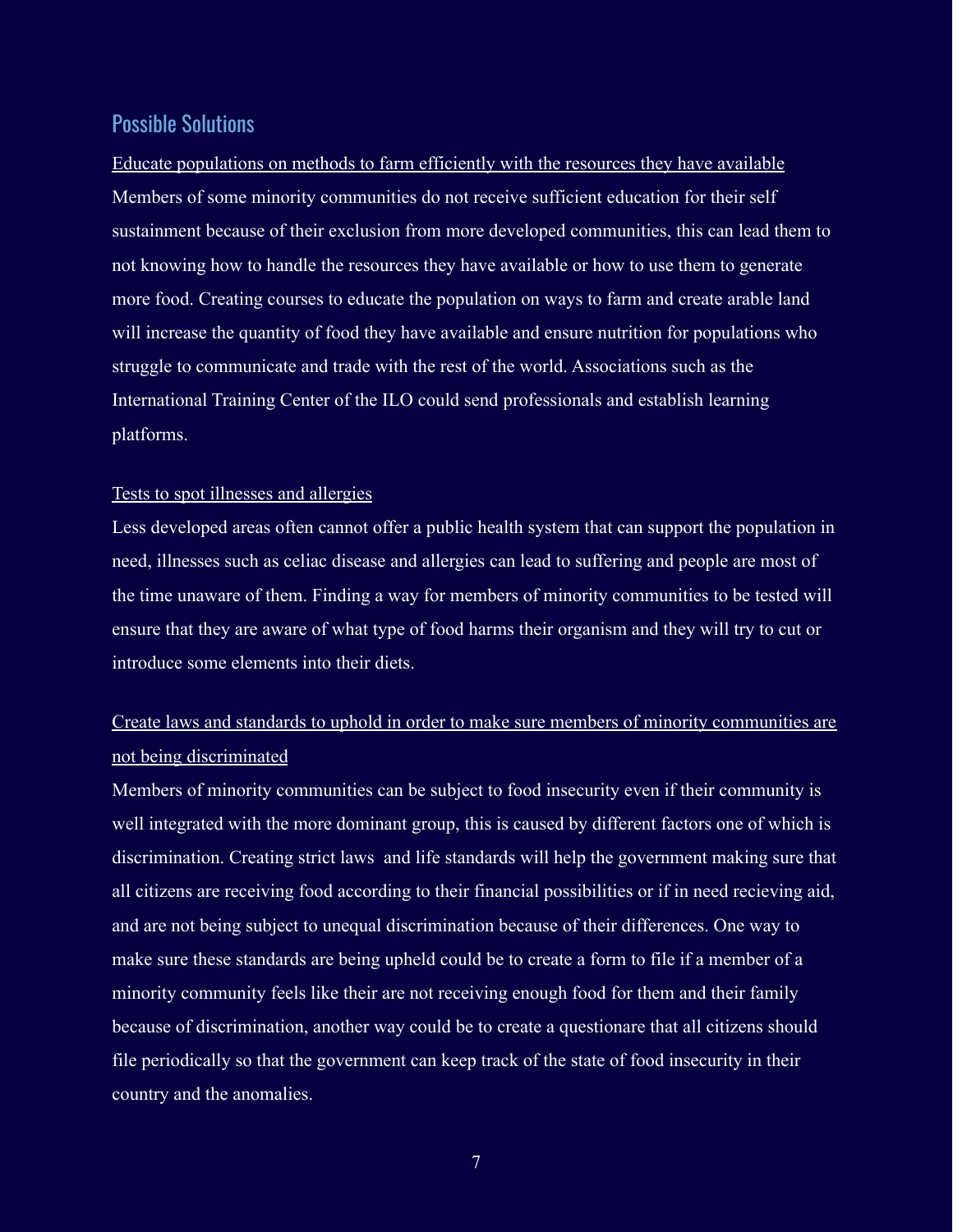# For more information

UN report: Pandemic year marked by spike in world hunger [\(link\)](https://www.who.int/news/item/12-07-2021-un-report-pandemic-year-marked-by-spike-in-world-hunger)

Delegates should take a few minutes to read this report in order to have a general picture about the effects of the pandemic on world hunger levels.

# Bibliography

"About FAO." *Food and Agriculture Organization of the United Nations*, FAO, www.fao.org/about/en/.

"Afghanistan: World Food Programme." *UN World Food Programme*, WFP, www.wfp.org/countries/afghanistan.

"Declaration on Minorities." *OHCHR*, www.ohchr.org/en/professionalinterest/pages/minorities.aspx.

Feng, Alice, et al. "Racial and Ethnic Disparities in Food Insufficiency Persist during the Pandemic." *Urban Institute*, 10 Nov. 2020, www.urban.org/urban-wire/racial-and-ethnic-disparities-food-insufficiency-persist-during-pande mic.

*FOOD SECURITY IN VULNERABLE ISLANDS*. by Pacific Community, World Food Programme, docs.wfp.org/api/documents/WFP-0000071751/download/.

"Goal 2: ZERO HUNGER – United Nations Sustainable Development." *United Nations*, United Nations, www.un.org/sustainabledevelopment/hunger/.

"Hunger Hits Black Communities Harder." *Feeding America*, Feeding America, www.feedingamerica.org/hunger-in-america/african-american.

"Hunger." *Food and Agriculture Organization of the United Nations*, FAO, www.fao.org/hunger/en/.

"Maldistribution of Food." *Maldistribution of Food | World Problems & Global Issues | The Encyclopedia of World Problems*, 22 Jan. 2020, encyclopedia.uia.org/en/problem/140434.